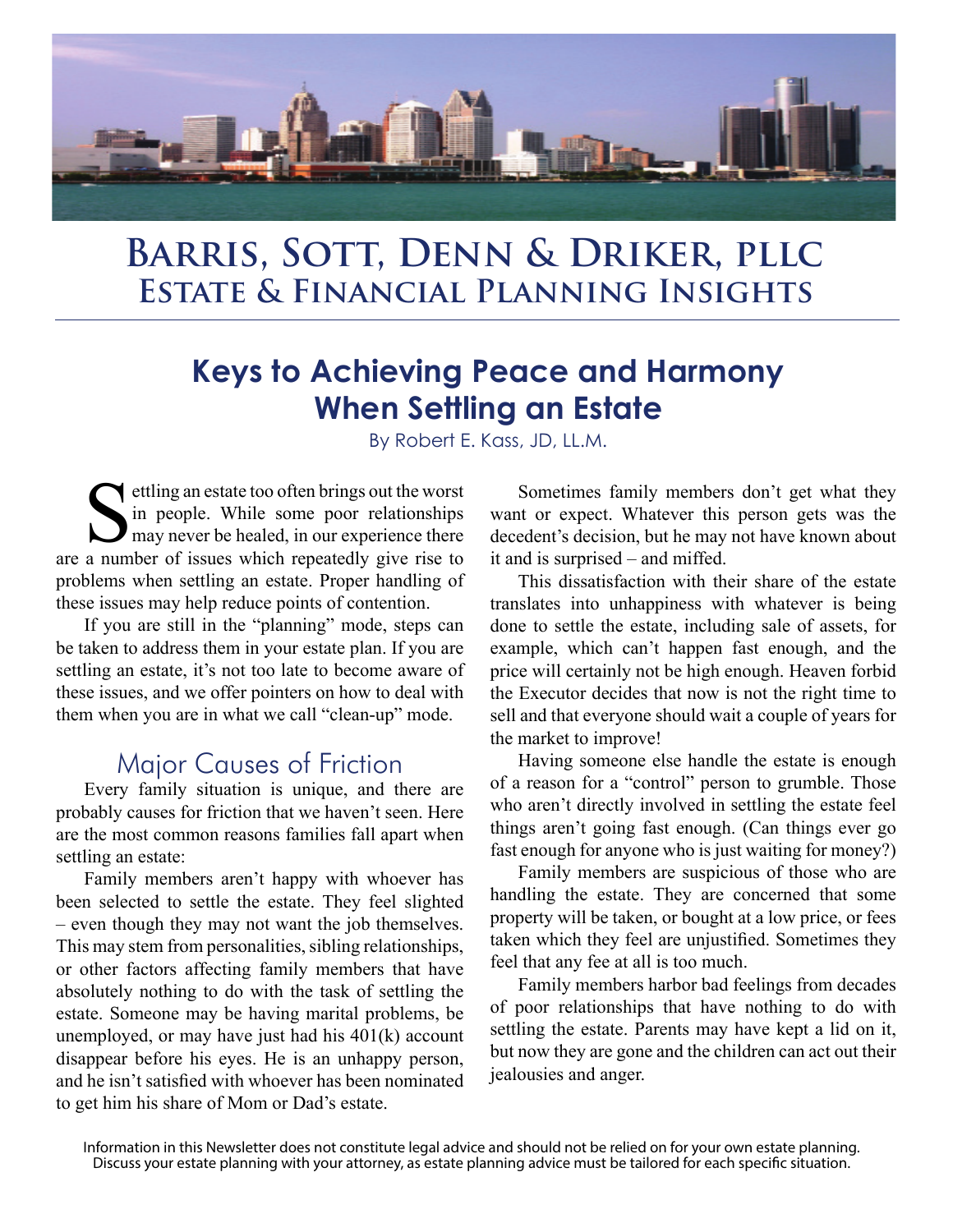Some family members may have been treated better than others over the years – larger gifts, loans, big wedding, college expenses, houses, and so on. Others may feel that now's the time to whine about how they have been treated unfairly, and perhaps put a guilt trip on those who were favored and get a larger share of the estate to even things up.

It is also possible that there is friction due to valid grounds for dissatisfaction with whomever is charged with handling the estate:

They may be acting too quickly, without following the documents, disregarding their legal obligations, or not obtaining valuations. They may even be abusing their authority.

They may not be acting quickly enough because they don't have a sense of urgency and there is no mutual expectation of how long it should take to get things done.

They may be acting without proper legal, tax and accounting advice, just bumbling along as if they were just organizing a garage sale when, in fact, much more may be involved.

They may be totally unaware of the strict standards which apply to them in their new job and the fact that they may be held liable for doing the wrong thing, or for not doing whatever they should have done in a timely manner. For example, they may sit on a stock portfolio without getting independent investment advice, while the stocks slide in value.

Finally, we are seeing an increase in probate litigation due to various factors, which are not necessarily avoidable: (a) multiple marriage situations with halfsiblings who don't particularly like each other; (b) our society's increased focus on material wealth; and (c) a depressed economy and unemployment, resulting in heirs looking wherever they can to improve their own economic situations.

## If You Are Still in Planning Mode

If you are still doing your estate planning, then there may be ways to address some of these issues within the estate plan to avoid or minimize friction and unhappiness in settling the estate. At least you can try to get it right.

The All Important Choice of Executor. The choice of executor seems to give rise to many of the problems seen in settling estates.

The executor is the person to whom you give the responsibility to settle your estate. This person may be called your Executor or Personal Representative if under your Will, or Successor Trustee if you have a revocable living trust. (In the rest of this Special Report, we'll just refer to that person as your "Executor" and may also use the word "fiduciary" to refer to this role.)

By the way, if you don't have a Will or Trust, then the law provides an order of priority as to who should be named your Executor. You should find out who that is and see if you are satisfied with that person being named to handle your estate.

While some people might consider it an honor to be named an Executor and handle an estate, it's a real job which can be quite time consuming and frustrating, and can also involve legal liability. Who should you saddle with that job, and what are the implications of choosing one person or group over another? Let's assume we are dealing with a family with children and no surviving spouse, so the children would be the prime candidates.

Should You Name One Child? What if you pick one child out of several? One advantage would be that this person would have the legal authority to get the job done without having the others vote on every decision. That could also be a negative. Why are you picking one over another? Is it just because this person is the oldest or perhaps lives closest to you? Is he or she more qualified than the others?

Ideally an Executor should be well organized, trustworthy, and make decisions in a thoughtful way. A smooth personality would help. Someone who realizes that everyone's opinion has value, but who can make a decision to get the right outcome even if it is not in his or her own interest. Someone who can reach out to others who have more experience in a given area would be a better choice than a know-it-all.

What If You Name All the Children? Some parents feel it is offensive to the other children if one child is appointed Executor. So they simply appoint all of the children, to serve together. That way, they feel, no one is offended.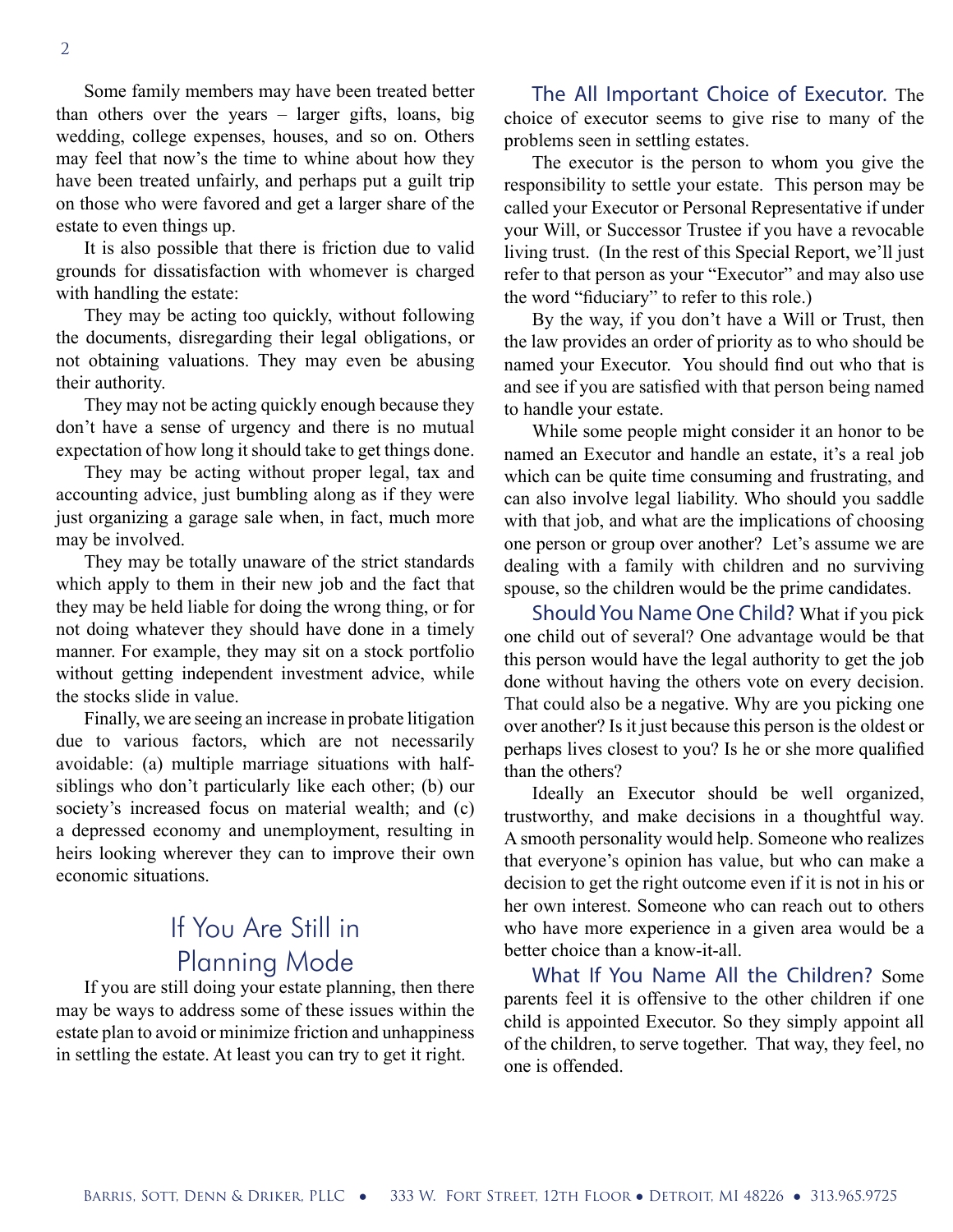Whether this is a better decision depends on the number of children and the personalities. Also, if you provide that they must act by unanimous decision, any one of them will be able to veto decisions of the others. This could result in a stalemate and absolutely nothing getting done.

Some parents rationalize that this situation will force the children to agree on something, because without "working things out" nothing will happen and no one will get anything. That may be true, but it may also empower the bully or the one with more staying power. If some of them are more needy or have weaker personalities, they may just concede on major issues because they want the estate settled so they can receive their share and/or so they can avoid conflict.

This is merely an adult variation of schoolyard politics. If the children have had problems getting along their entire lives, why assume that they will be able to cooperate in settling an estate when the senior generation is no longer there to act as referee?

Most parents will either pick one child or a group of children to act as Executors, or even all the children. In some cases if a group is involved, they will allow them to decide by majority rule, rather than requiring a unanimous decision. They feel that one should not be allowed to veto a decision on which the majority has come to an agreement. However, if there are existing alliances, some parents feel that majority rule will allow one group to govern. The "odd man out" will always be outvoted and this will be a source of frustration.

What About a Third Party? In some cases, faced with the disadvantages of either selecting one person or a group, a decision is made to select a third party. That could be another family member, who is not a beneficiary, or perhaps a professional such as a bank or trust company, attorney or accountant. In some cases the executor role is given to the third party alone; the children are not named at all. In other cases, the third party is named as one of the group, or perhaps just given special powers with regard to certain decisions only. For example, the third party may be appointed Special Trustee with the right to veto certain important decisions such as sale of property or a business.

Numerous Factors Come Into Play. The decision on choice of an Executor should not be taken lightly, and should consider the realities, not just simple concepts like "she's the oldest" or "she lives close by and it will be easier to handle things."

What is the history of this person in handling difficult, sensitive tasks? Will he or she be mindful of the rules, or just charge ahead and get the job done without thinking about the implications of his decisions? If naming several people to serve as a team, will they be able to work together?

Even if you feel that your nominees will be able to work together, consider the possible influence of their spouses. Though they may not have a legal role, they may have influence as a practical matter and get things off track.

Do your nominees have different situations such that some may need money sooner than others, which could make group decisions difficult with regard to sale of property? (Some may be willing to wait to get a better price, others may feel that things should be sold as soon as possible, regardless of price.)

#### What About Executor's Fees?

A Probate Judge once told me that people consider the Letters of Authority of an Executor a license to steal. What she was saying was that once a person is appointed Executor, and receives the document from the Probate Court evidencing that official appointment (Letters of Authority), that person often feels that with the estate's checkbook comes the right to write checks for Executor's fees in whatever amount he or she feels is reasonable. We have even seen Executors write themselves checks for \$50,000 the day after their appointment, for services they had clearly not rendered yet.

It is true that an Executor is entitled to reasonable compensation for services rendered on behalf of the estate. The problem is that there may be very different views of what is "reasonable," and some beneficiaries may be incensed that a family member is taking any fee at all. The entire subject of fees should therefore be approached with great caution. This is an area which can definitely tear the family apart.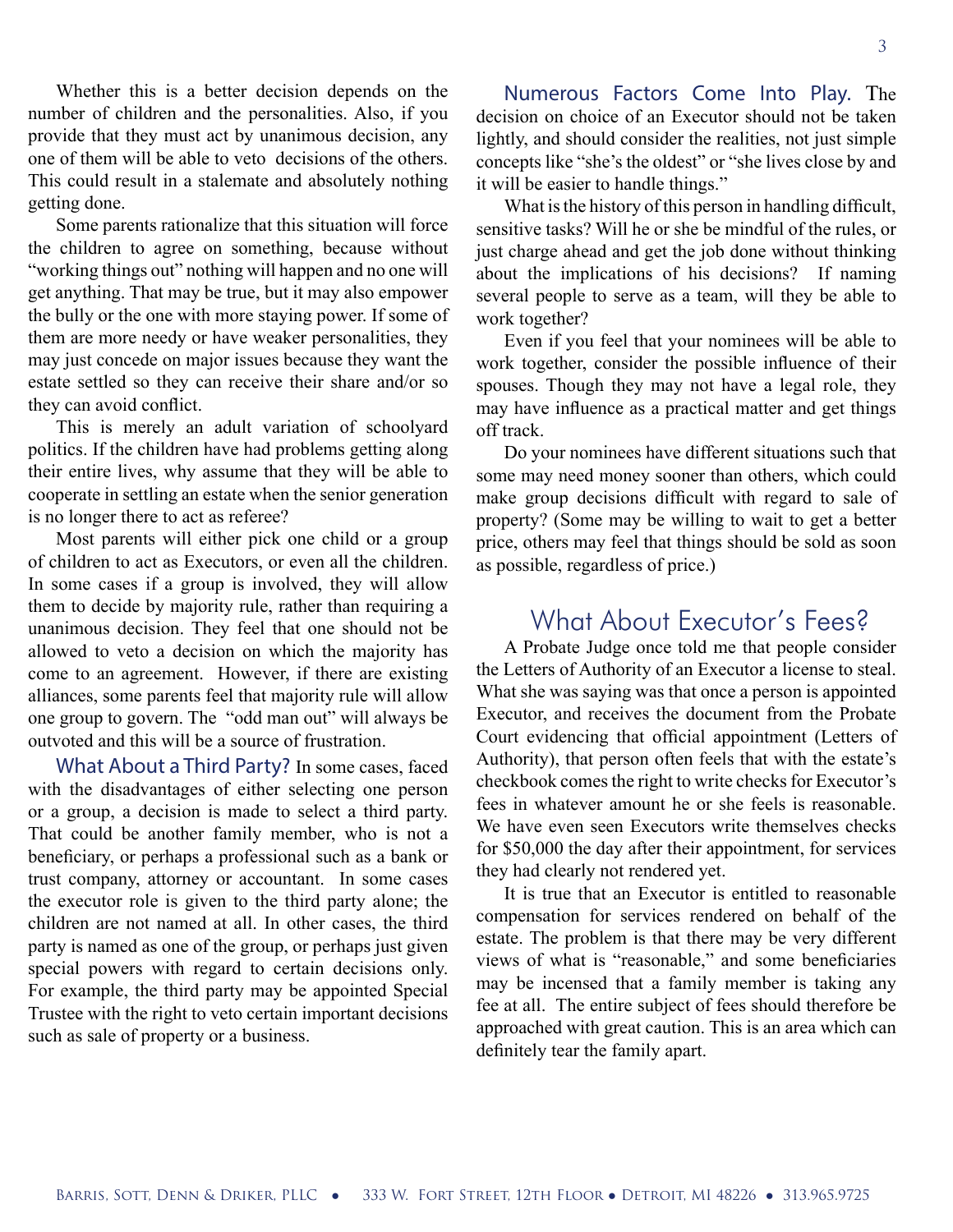Do you expect your Executor to be compensated for his or her services?

In most cases, a family member does not expect to be paid for services in settling an estate, and will not accept a fee. This doesn't mean that you should never consider paying a fee. Depending on the size and complexity of the estate, a fee may be in order. People often underestimate how much time it takes to settle an estate, and in fact it may amount to a second job which could last from several months to several years.

However, for those who are not working on the estate, seeing a family member paid a fee for settling the estate may be hard to accept. They may consider it a boondoggle.

Whatever your feelings on the subject, it is best that you spell out your intentions in your documents. If family members are not to receive compensation, then say so. If you don't mind if they receive compensation, then you should either make it subject to a written agreement with the beneficiaries, which they can then negotiate between themselves, or specify the basis on which compensation will be determined.

For example, you could specify a flat dollar amount, a percentage based on the total value of the estate, or an hourly rate base on time spent.

If compensation will be based on time spent, specify that the Executor must keep contempora-neous written time records so that the beneficiaries (and possibly the Court) can see what was done and how long each task took. If an Executor merely submits a bill for a number of hours at a certain hourly rate, that will not go over well with the beneficiaries. It is also unlikely to be approved if the Probate Court is asked to review the fees for reasonableness.

What is a Reasonable Rate? If you do not specify in your Will or Trust how your Executor will be compensated, then you are leaving it up to the Executor, at least in the first instance. Under Michigan law, an Executor has the right to pay himself or herself compensation without prior Probate Court approval. However, the Court has the right to review compensation to determine whether it is reasonable based on all the facts and circumstances. If the Court later determines that it was excessive, then it will have to be paid back.

Absent clear instructions from you in your Will or Trust, the Probate Court will probably allow only a very low hourly rate for someone who is not a professional fiduciary. This means that even though the person you appoint earns \$200 per hour in his or her normal job, that will probably not be a reasonable rate for a person whose profession is not settling estates.

Make it clear that whatever can be done by lower paid people should be done by them, and not by the fiduciary, e.g., lawn cutting, or arranging for an estate sale. The fact that your fiduciary is giving up time that he or she could spend on his or her main job does not justify paying at the same rate as the main job.

If a person isn't happy working without compensation, or on the basis you prescribe, that person should consider declining. Better yet, you should talk to the person in advance and see if he or she will agree to do the job for the compensation you intend, or for no compensation, if that's what you want. If you have different views on this and can't resolve them, you should consider appointing someone else.

In the past, it made sense to pay fiduciary fees even to family members, where the estate was subject to estate tax, the fees were deductible in computing that tax, and the estate tax rate was higher than the income tax payable on the fee. Today, however, with a \$5 million estate tax exemption, most estates are not subject to estate tax. Therefore, the fiduciary should also consider that whatever is received as a fee will be subject to income tax, while if received as an inheritance it would be received free from income tax.

Non-family fiduciaries may be paid based on their normal hourly rates, such as generally apply for accountants and attorneys, or based on their normal fee schedules, as would be the case for a bank or trust company.

#### Personal Property

How are you allocating personal property? Personal property generally refers to everything except real estate, cash and marketable securities. Furniture, furnishings, clothing, jewelry, collectibles, art work, cars, boats, planes, fishing and hunting gear, and even family memorabilia are personal property.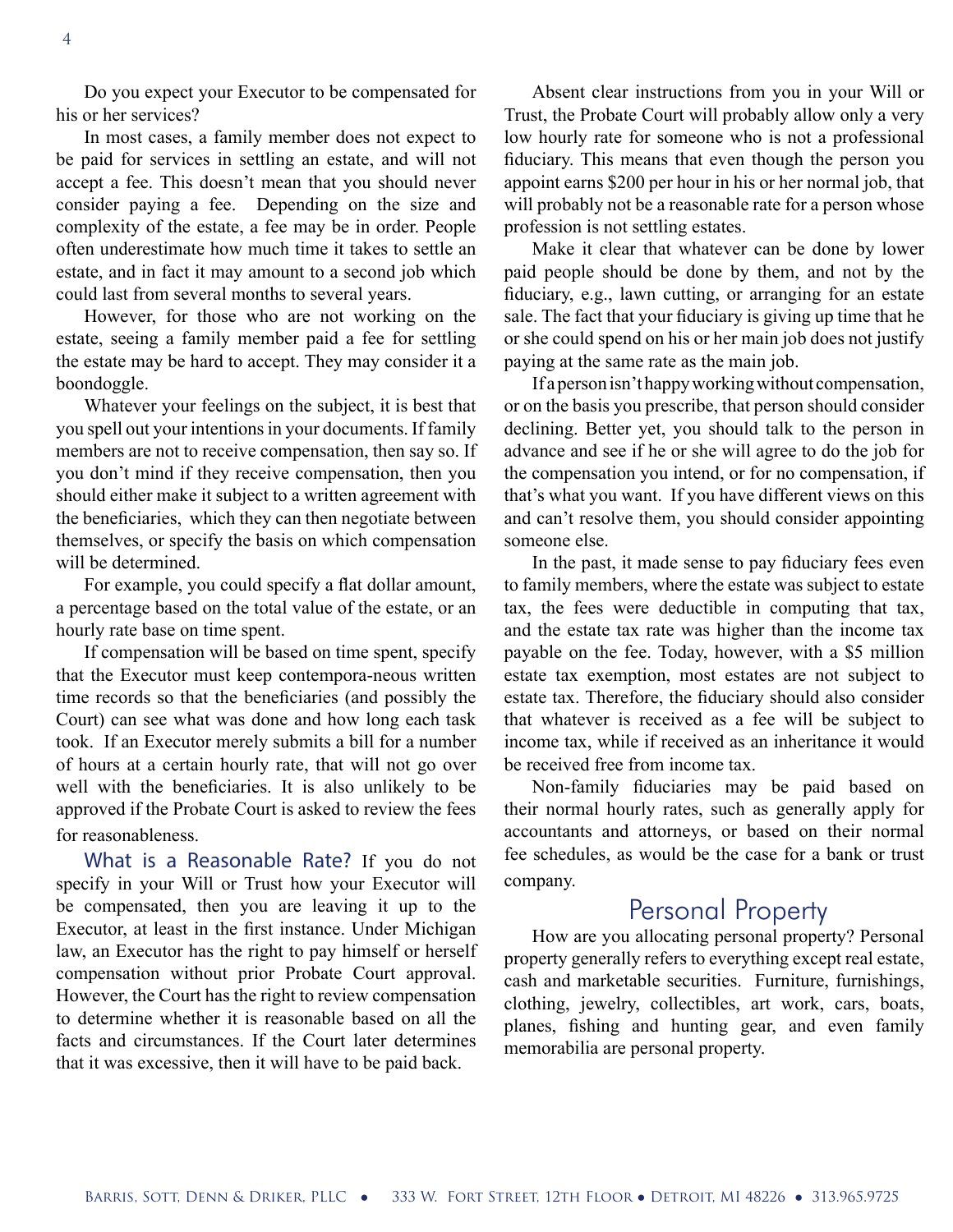According to one Probate Judge, this is the "stuff" that gives rise to most disputes.

Consider making lifetime gifts of sensitive items to avoid people squabbling about it when you are gone.

Alternatively, make out a signed, dated list of who should get what, so that it is clear that you are making the decision. There will be less to gripe about if they don't have to decide among themselves. Make sure your lawyer has the latest list.

Consider soliciting preferences from your beneficiaries. Relative value of the items may not be the source of a dispute. It may be that someone is emotionally attached to an item, and you may be totally unaware of that when you leave it to someone else or put your beneficiaries in the position of having to fight over it.

Do not rely on yellow sticky tags on the back of items. They are not legally binding, can fall off, get switched, etc.

Bad attitudes among beneficiaries can translate into heated disputes over who gets the gun collection, golf clubs, oriental rugs, jewelry, etc.

If there are items of particular value, consider establishing a procedure to allocate them fairly, including appraisal and a way of deciding who gets to choose first. Consider putting this procedure in the hands of third party such as your attorney.

### Leaving the Family Business or Farm

Be careful how you leave major assets.

Should the child who is active in the business or farm get it, while the other gets cash or marketable securities?

How will the one getting cash or marketable securities feel?

How is the business or farm to be valued?

Are you assuming that a thriving business or farm will always be profitable?

What if the securities plummet in value?

If your estate will be subject to estate tax, how are the taxes being allocated? Sometimes the business or farm is left as a specific bequest (for example, "I leave my interest in ABC Company to my son, John..."), with the other child getting the balance or "residue" of the estate. If the taxes come out of the residue, then it is possible that the residue will be wiped out by the taxes.

Should you consider life insurance as an equalizer?

You may have to decide what is really important: Value, or keeping someone in the business, family farm, family compound, or horse farm that they have been running.

### Coordinate Your Plan

Many people do not realize that an estate plan needs to be coordinated to work properly.

Often a Will or Trust will say one thing (for example, "I leave my estate equally to my three children..."), and the assets are titled jointly with one child. Or a beneficiary designation on life insurance or retirement plans may be inconsistent with the overall plan.

Joint ownership and beneficiary designations will usually be given effect, or "trump," whatever you have in your Will or Trust. There are certain exceptions, but as a general rule your estate planning should not stop once your Will or Trust is signed. You must also check any joint ownership and beneficiary designations, and make sure they are consistent with your intent and the overall plan.

If they are not consistent, that could lead to disputes, and maybe even the wrong people getting the money or other property, depending on your intent.

### Forfeiture Clauses

Consider a forfeiture or "no-contest" clause in your Will or Trust if you anticipate that some of your beneficiaries may be unhappy with what you are leaving them and may challenge your plan. This type of clause provides that if a person challenges your estate plan, they will lose whatever has been provided for them. The intent is to discourage frivolous challenges.

These clauses are frowned upon by the law and the courts, and will not always be enforceable. However, discuss your situation with your attorney and determine how best to implement your objectives.

#### Legacy Statements

Consider some type of "legacy" statement, outlining your hopes and dreams for your family, and the values which are important to you. These are sometimes also referred to as "Ethical Wills," and are not the same as "Living Wills" which deal with end-of-life care.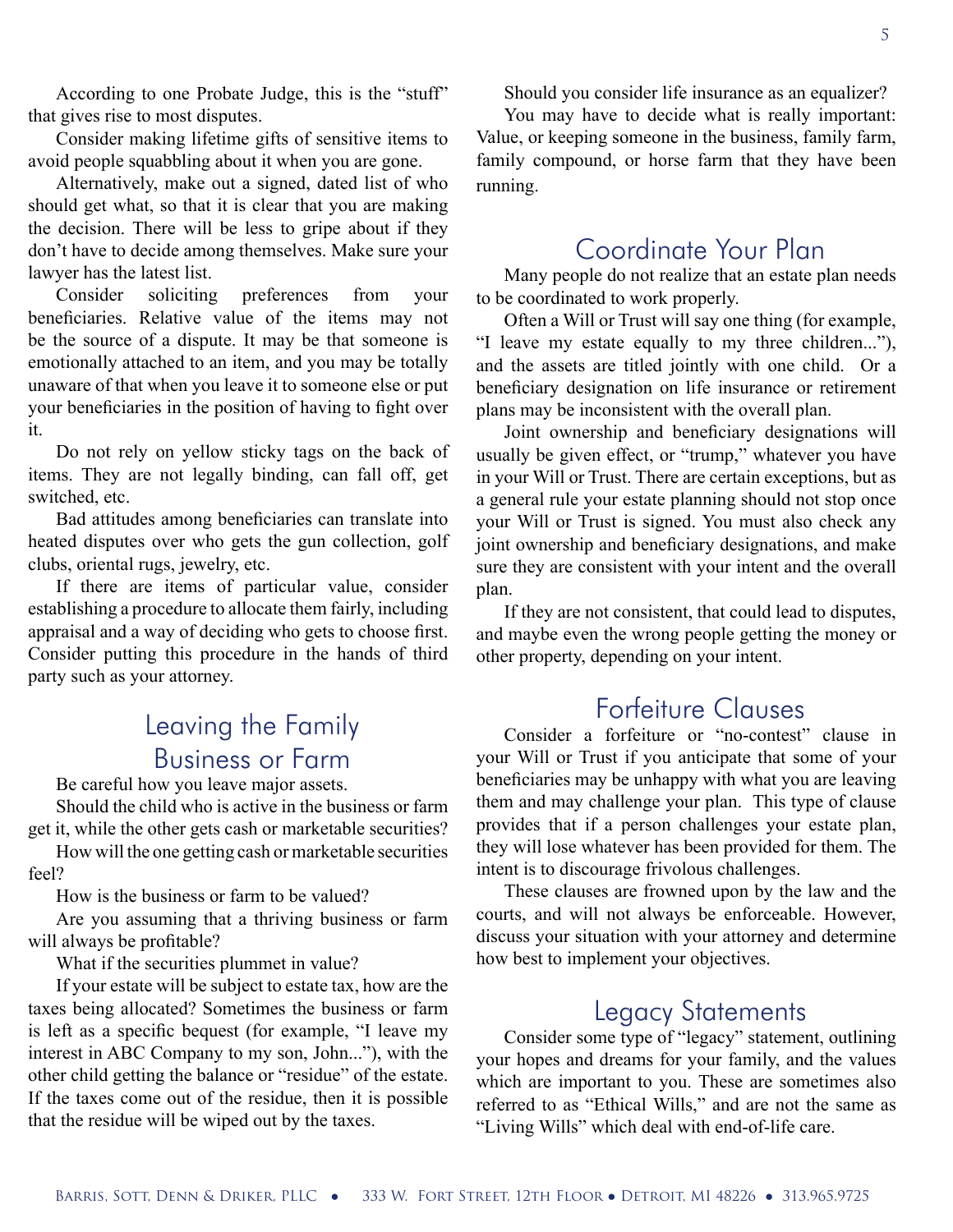A legacy statement could elevate the discussion and get them to think about more lofty objectives. If they are involved in its creation,, they may feel some obligation to avoid clawing.

### Should You Discuss the Plan While You Are Alive?

Many clients ask whether they should discuss their estate plan with their beneficiaries while they are alive. There is no right answer to this question, only issues to consider, which will vary in each situation.

If you discuss the plan it will let them know what's coming and avoid surprises. You may be able to change the plan if it seems advisable to do so.

On the other hand, you may hear about it the rest of your life, and you may, in fact, be pressured to change your plan.

Also, consider that you are free to change your plan at any time, so long as you are competent. So why get them involved in your plan when it might change anyhow?

If an estate is being divided evenly and there is no reason to suspect unhappines on the part of anyone, then perhaps there will be no problems if you share the plan with your beneficiaries. But if you are allocating the estate unequally, or cutting someone out, you may find it better to keep your planning private, and it is certainly your right to do so.

## If You Are In Clean-Up Mode

If the person has already died, and hasn't had the benefit of this Special Report to fine-tune the planning during lifetime, and you are faced with settling the estate, you are in what we refer to as "clean-up mode." It may be too late to change the documents, but there may be some ways to avoid or minimize friction and unhappiness, even if the documents are already in place.

#### Communication is Key

Communication is an important part of avoiding suspicion and dissatisfaction.

The best defense may be a good offense: Provide beneficiaries as much information as you can, as often as reasonable (even more often than the documents or the law may require).

Make sure they get copies of the relevant estate planning documents, as soon as possible, unless there are reasons to provide them only the relevant portions. Give them information about assets and liabilities, unless they are to receive specific items or dollar amounts. Discuss with your attorney exactly how much financial information they should receive.

It is important to establish mutual expectations, so they won't be constantly nagging you. Identify the relevant issues relating to the administration of the estate so they know why things may take some time. Establish a written time line so you all have the same expectations as to what has to be done, by whom, and when.

Decide if some of this should come through your attorney to keep the focus on the task and off the personalities. It may be important to have the attorney do most of the initial communication to set the tone, keep it business like, and steer clear of personal issues you may have with the beneficiaries or they may have with you. (You may want to have subsequent communication on important issues come from the attorney as well.)

After an initial meeting on the estate, and a comprehensive letter outlining what there is and what has to be done, let them know how often you expect to be able to provide updates.

### Strive for Consensus

Solicit input and attempt to obtain buy-in on important decisions. It is harder for someone to second guess a decision with which they agreed.

If they just will not agree, then you can rely on your authority as fiduciary to do certain things.

In certain cases you may want to seek Probate Court approval to make sure you are not second guessed. This will give everyone an opportunity to express their views and allow a third party (the Judge) to make a binding decision. In case of sale of an asset, for example, a third party appraisal may be required.

Try to limit meetings to direct beneficiaries, not spouses of beneficiaries (i.e., in-laws), and not grandchildren (unless the grandchildren are the beneficiaries). Keeping the discussion to the true "interested parties" will avoid people with no direct interest fomenting discord. Let the interested parties deal with their own family members.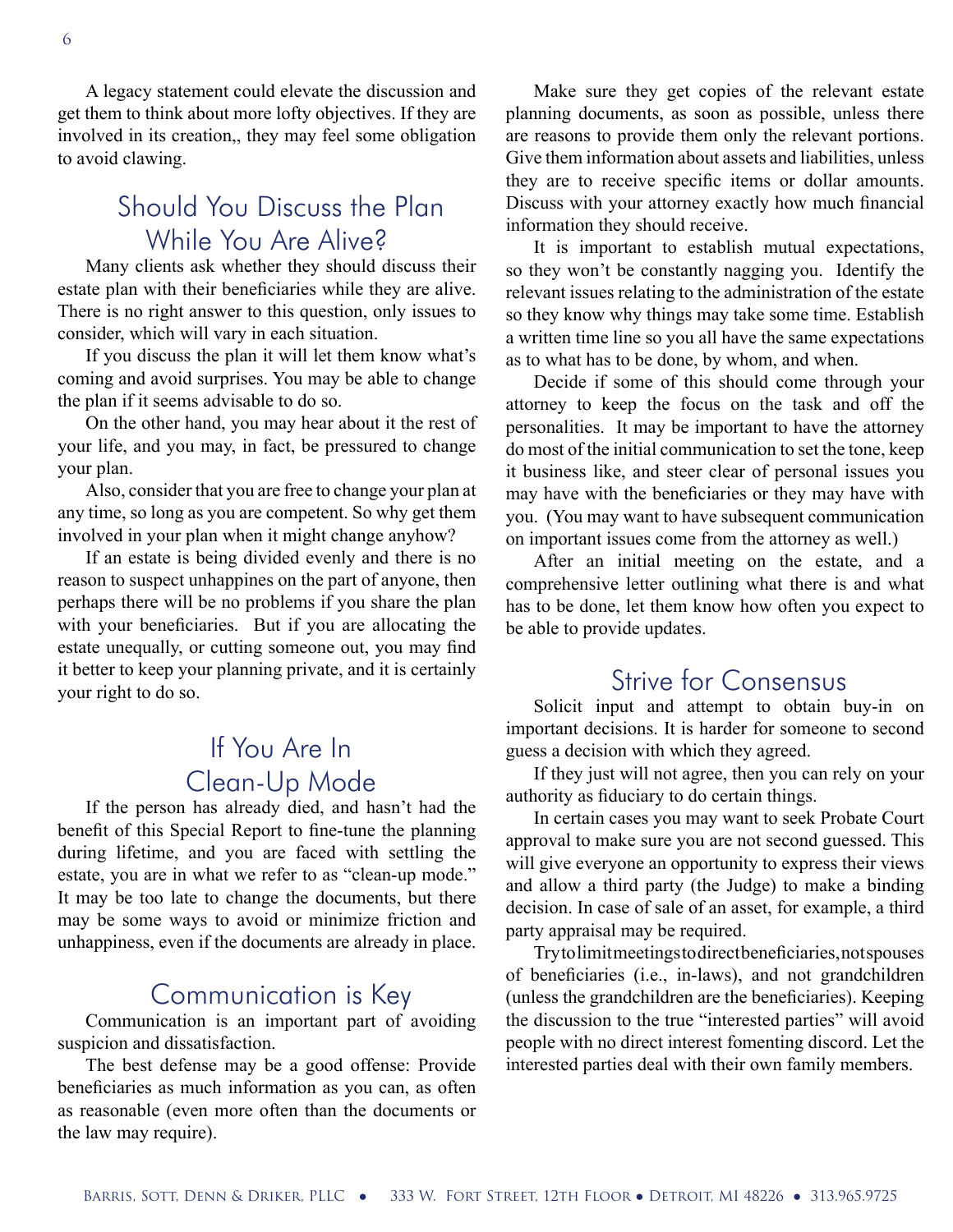#### Use Third Parties

Consider using third parties for certain types of decisions, as appropriate, and if possible solicit input on the process and the selection of these types of professionals: Investment advisors (interview several if the assets warrant it, and consider having the beneficiaries attend the meetings); appraisers; specialty dealers in certain items (e.g., collectibles); atttorneys as to legal options and ways of resolving issues; and accountants for tax return work and to help lay out a proper accounting system.

In each case, seek someone with expertise who is independent, who will have the respect of all parties, and has no axe to grind.

#### Protect Yourself

In agreeing to settle an estate, you are taking on an assignment that can result in legal liability. You should become familiar with the rules you must follow in exercising your fiduciary duties. Have your attorney explain the guidelines you must follow as a fiduciary.

No one will thank you if you handle things well and everything turns out fine, but if you stub your toe they will not hesitate to let you know, and you may be personally liable.

Consider getting a Release and Indemnification Agreement from the beneficiaries when you make a distribution or when you take a certain course of action that you have discussed and with which they agree.

Alternatively, consider having the Probate Court approve your actions.

If you are distributing assets before being absolutely sure that all liabilities (including back taxes) of the estate have been covered, get a Refunding Agreement from each beneficiary. Otherwise, you could be personally liable.

#### Conclusion

Settling an estate requires skill, tact, and a willingness to deal with beneficiaries who often don't realize the effort required. Before you accept this responsibility, or give it to someone else for your estate, make sure you are aware of the challenges. It can be done, and without getting you in trouble, but you should not naively assume that all will go well. Don't hesitate to get professional advice. Sometimes that's the least expensive way to handle the situation.



Robert E. Kass chairs the BSD&D Tax, Estate Planning & Probate Group, where his practice is concentrated in the areas of estate planning, wealth preservation, and planned charitable giving. A graduate of the University of Michigan Law School, he earned his Master's in Taxation from New York University. Bob is a Fellow of the American College of Trust & Estate Counsel, and is listed in Best Lawyers in America in the field of Trusts & Estates.

Barris, Sott, Denn & Driker, PLLC provides the information contained in this Newsletter and at seminars as an educational service. It does not consitute legal advice, which will be specfic to each situation. Please do not hesitate to contact us to discuss the facts of your particular case.